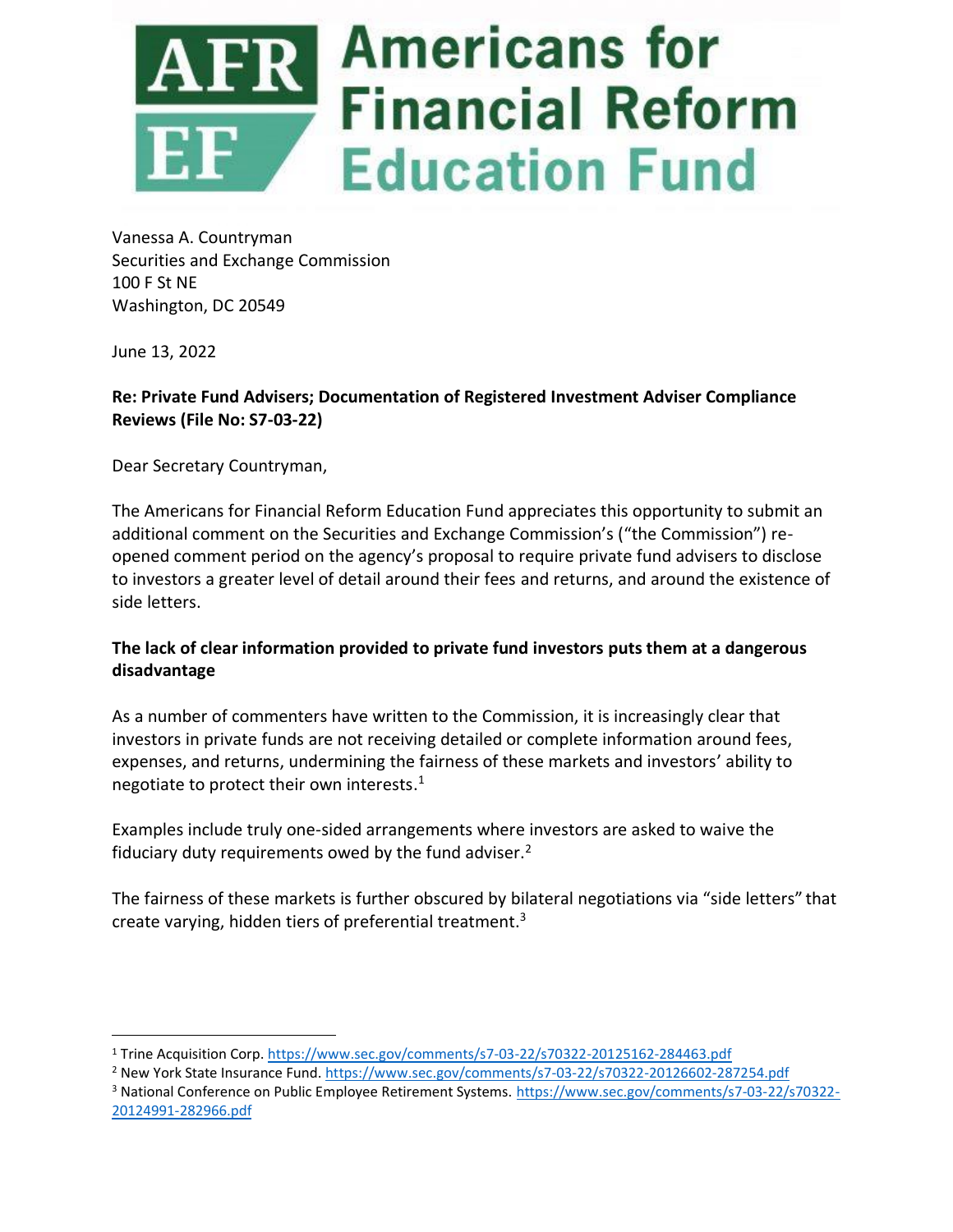In some instances, as other commentors have pointed out, the most aggressive private fund advisers have abused these information asymmetries to shift assets and value away from investors.<sup>4</sup>

The question is not whether investors in private funds are "sophisticated "and therefore not in need of investor protections; no investor can make sound decisions without accurate and sufficient information.

We therefore reiterate our support for the Commission's proposals to require private fund advisers to provide a complete breakdown of fees and expenses as well as require disclosures of all side letters.<sup>5</sup>

## **Quarterly disclosures will even the playing field for investors**

A granular set of quarterly disclosures will simply provide investors with information that advisers typically are already collecting<sup>6</sup> as part of managing their portfolio companies.,

# **Assumptions behind returns especially important as private market valuations fluctuate**

Private fund investors have already experienced several instances where their private investments in companies were unexpectedly and quickly wiped out. For example, investors in EnCap Investments, saw their investments in US energy company Southland Royalty plunge from \$773.7 million in September 2019 to zero by the end of 2019.<sup>7</sup>

Since the Commission released its proposal, the valuations of several illiquid, private funds look to fall, the pace of which also being watched closely in light of the sharp price movement across their corresponding publicly traded companies. Already, one of the largest hedge funds, Tiger Global, is reporting to clients 52% losses on the year across a mix of both its public and private investments.<sup>8</sup>

This underlines the importance of the Commission's proposal to require advisers to use a consistent and standard reporting framework for returns, including laying out the assumptions and expectations used in performance reporting and projected returns.

## **Conclusion**

<sup>4</sup> Charitable DAF Fund, L.P.<https://www.sec.gov/comments/s7-03-22/s70322-20126732-287427.pdf>

<sup>5</sup> Americans for Financial Reform Education Fund. [https://www.sec.gov/comments/s7-03-22/s70322-20126659-](https://www.sec.gov/comments/s7-03-22/s70322-20126659-287365.pdf) [287365.pdf](https://www.sec.gov/comments/s7-03-22/s70322-20126659-287365.pdf)

<sup>6</sup> Parmar, Hema and Weiss, Miles. Bloomberg News. D1 Borrowed Billions for a Hot Hedge Fund Bet Facing Reckoning. Jun 8, 2022.

<sup>7</sup> Private Equity Insights. Private equity faces pressure over 'mark-to-myth' valuations. Feb 6, 2020. [https://pe](https://pe-insights.com/news/2020/02/06/private-equity-faces-pressure-over-mark-to-myth-valuations/)[insights.com/news/2020/02/06/private-equity-faces-pressure-over-mark-to-myth-valuations/](https://pe-insights.com/news/2020/02/06/private-equity-faces-pressure-over-mark-to-myth-valuations/)

<sup>8</sup> Parmar, Hema. Bloomberg News. Tiger Global's 52% Plunge Prompts Fee Cut, Redemption Plan. Jun 2, 2022. <https://news.yahoo.com/tiger-global-losses-reach-52-130320805.html>